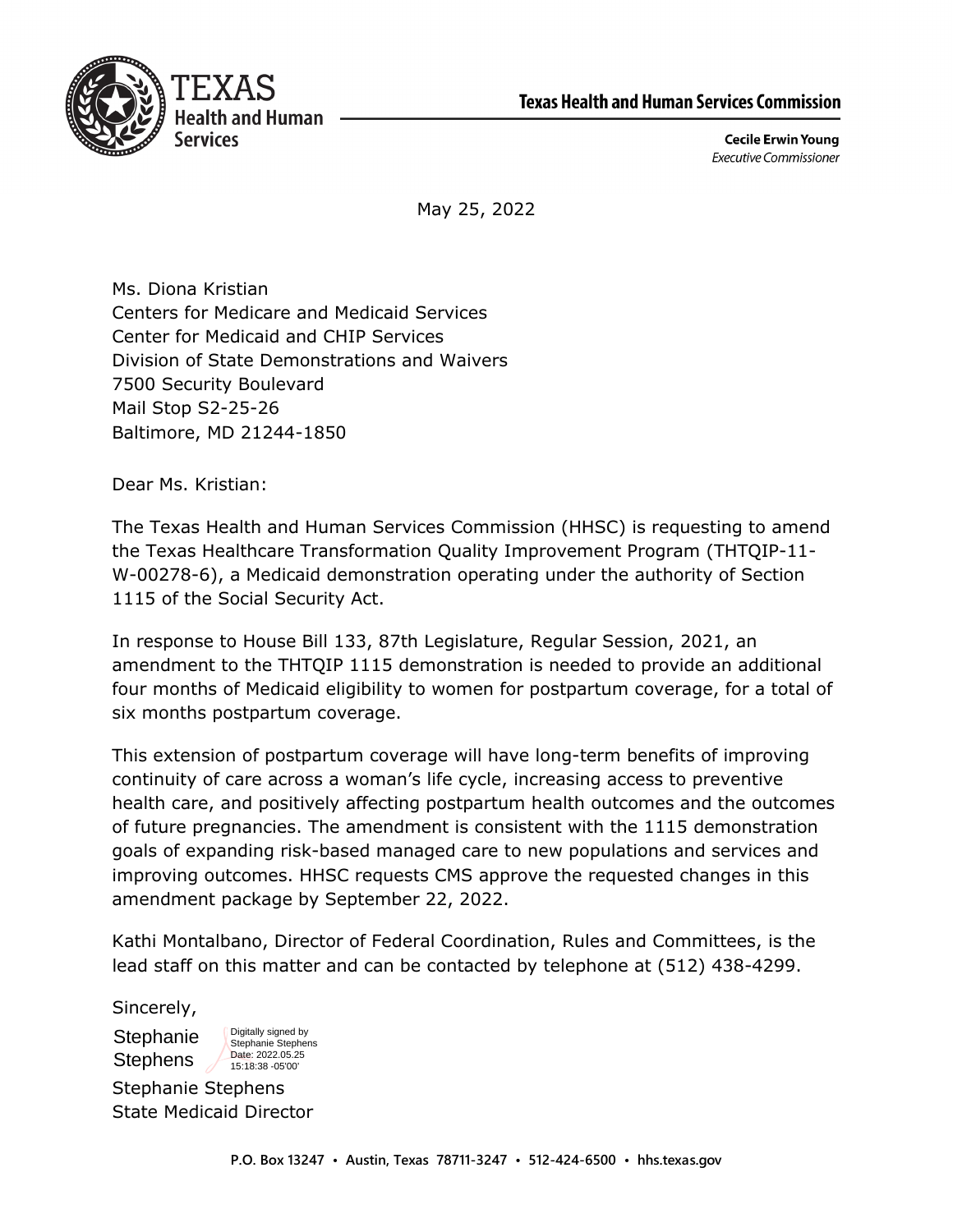# **General Program Requirements**

**Texas Healthcare Transformation and Quality Improvement Program Number: 11-W-00278/6 Demonstration Period: January 15, 2021 through September 30, 2030 Amendment Request: Postpartum coverage extension Submitted: May 25, 2022** 

# **Overview**

The Health and Human Services Commission (HHSC) is submitting a request to the Centers for Medicare & Medicaid Services (CMS) to amend the Texas Healthcare Transformation and Quality Improvement Program (THTQIP) demonstration under section 1115 of the Social Security Act in compliance with STC 7 and STC 12. The current demonstration is approved through September 2030. The proposed effective date for this amendment is September 22, 2022.

This amendment is being submitted in response to House Bill 133, 87th Legislature, Regular Session, 2021, to provide an additional four months of Medicaid eligibility to women receiving Medicaid at the time they deliver or experience an involuntary miscarriage, for a total of six months of postpartum coverage.

## **III. General Program Requirements**

- **7) Amendment Process. Requests to amend the demonstration must be submitted to CMS for approval no later than 120 days prior to the planned date of implementation of the change and may not be implemented until approved. CMS reserves the right to deny or delay approval of a demonstration amendment based on non-compliance with the STCs, including but not limited to failure by the state to submit required elements of a complete amendment request as described in this STCs, reports or other deliverables required in the approved STCs in a timely fashion according to the deadlines specified herein. Amendment requests must include, but are not limited to, the following:**
- **a) An explanation of the public process used by the state, consistent with the requirements of STC 12. Such explanation must include a summary of any public feedback received and identification of how this feedback was addressed by the state in the final amendment request submitted to CMS.**

Pursuant to STC. 12 Public Notice, Tribal Consultation, and Consultation with Interested Parties, the public notice for public comment about the changes requested in Amendment 21 was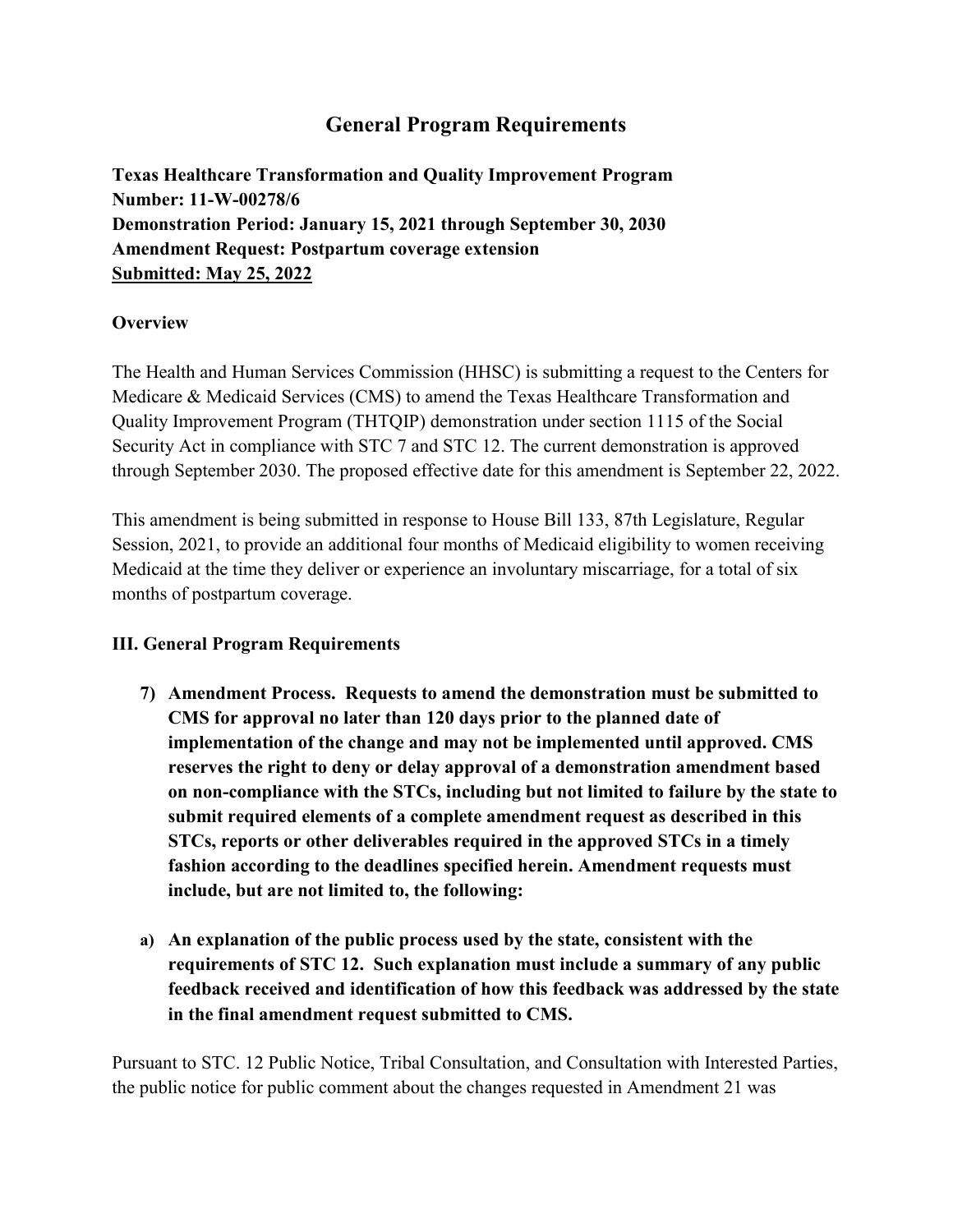published in the Texas Register on April 8, 2022, (see attachment named TX Reg Public Notice). The Texas Register is published weekly and is the journal of state agency rulemaking for Texas. In addition to activities related to rules, the Texas Register publishes various public notices including attorney general opinions, gubernatorial appointments, state agency requests for proposals and other documents, and it is used regularly by stakeholders. HHSC publishes all Medicaid waiver submissions in the Texas Register in addition to many other notices. The publication is available online and in hard copy at the Texas State Library and Archives Commission, the State Law Library, the Legislative Reference Library located in the State Capitol building, and the University of North Texas libraries. All of these sites are located in Austin, except for the University of North Texas, which is located in Denton. Printed copies of the Texas Register are also available through paid subscription; subscribers include cities, counties and public libraries throughout the state. In accordance with the requirements included in STC 12, letters were sent on April 5, 2022, to Tribal Governments requesting comments, questions, or feedback on the amendment by May 4, 2022, (see attached copy of one Tribal letter and e-mails sent to each Tribe). No comments, questions, or feedback on the project were received from Tribal Governments during the initial Tribal Consultation period. HHSC received written comments from the following stakeholders: Mental Health America, Texas Medical Association and on behalf of American College of Obstetricians and Gynecologists District XI , American College of Physicians Services, Texas Chapter, Texas Academy of Family Physicians, Texas Association of Obstetricians and Gynecologists, and Texas Pediatric Society, Texas Council on Family Violence, Texas Women's Healthcare Coalition, TAHC representing the perspective of the 73 federally qualified health centers (FQHCs) or community health centers, Greater Houston Partnership, Every Texan, Texas Academy of Family Physicians representing more than 9,000 family physicians across the state, Black Doulas for Black Mamas (dba Healing Hands Community Doula Project), La Fe Policy Research and Education Center, Children's Defense Fund–Texas, The Hackett Center for Mental Health Meadows Mental Health Policy Institute, Methodist Healthcare Ministries, Network of Behavioral Health Providers, Young Invincibles, Texans Care for Children, Texas Hospital Association on behalf of our more than 450 member hospitals and health systems, Teaching Hospitals of Texas, and Hand to Hold.

All stakeholders expressed support for the amendment.

Several stakeholders requested the Texas Legislature and HHSC explore additional options for extending postpartum coverage to a full year. Stakeholders provided data from the state's Maternal Mortality and Morbidity Review Committee (MMMRC) and Mathematica to support extending postpartum Medicaid coverage to a full year.

Stakeholders also noted some states have already extended postpartum coverage to a full year and other states are working toward extending coverage for a full year. Also noted was that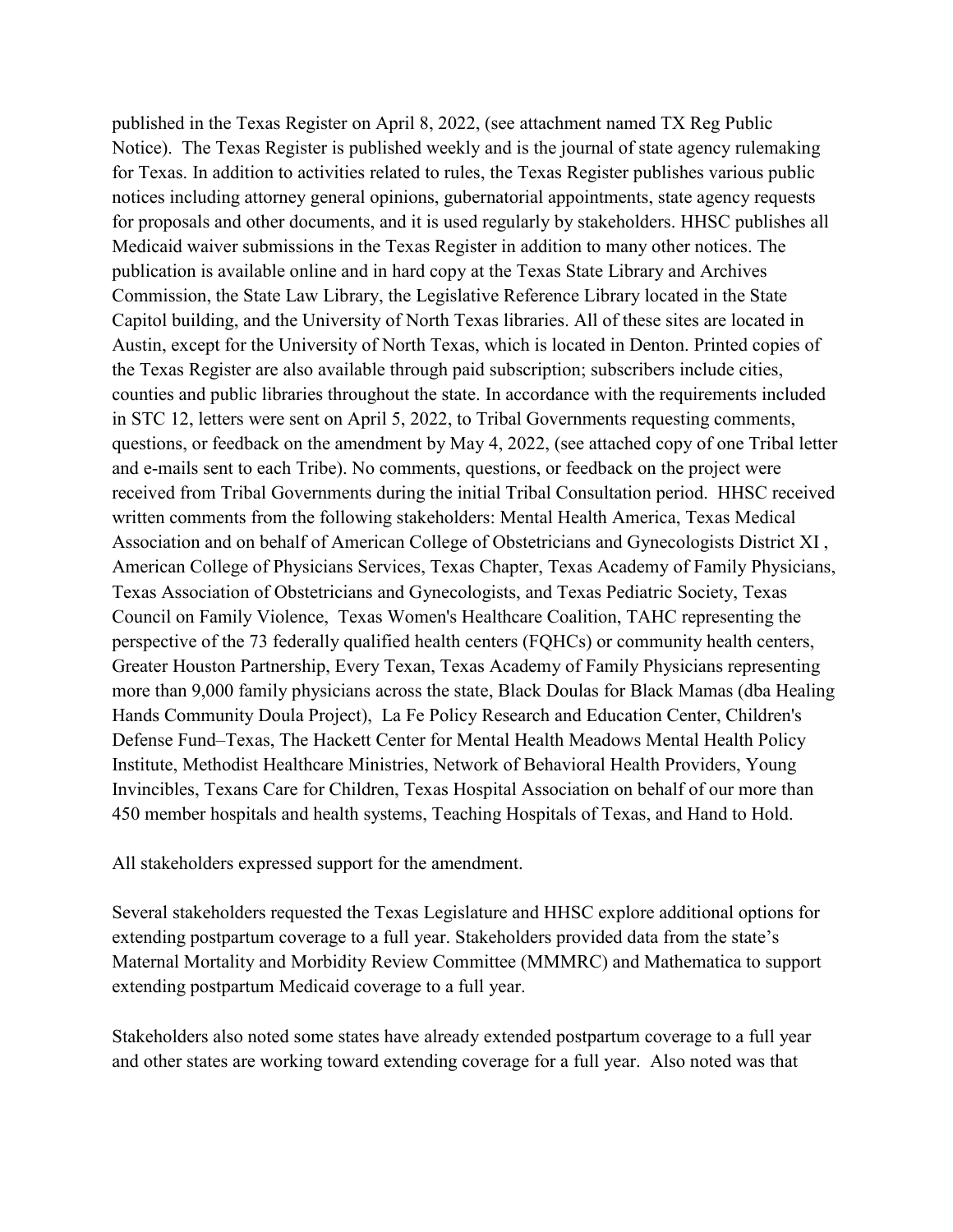some states have been utilizing the State Plan Amendment (SPA) process to obtain approval to extend postpartum coverage for a full year under the authority of the American Rescue Plan Act.

A stakeholder requested the Legislature and HHSC consider expanding Medicaid in addition to extending postpartum coverage.

HHSC will continue to implement legislation as directed by the Texas Legislature. Given the requirement in Texas Human Resources Code Sec. 32.024(l-1) to provide Medicaid coverage for "six months following the date the woman delivers or experiences an involuntary miscarriage," HHSC determined that an amendment to the Texas Healthcare Transformation and Quality Improvement Program Section 1115 Medicaid Demonstration would be most appropriate avenue for implementation.

Comments related to expanding Medicaid are outside the scope of this 1115 demonstration amendment request.

A stakeholder suggested HHSC consider adding to its waiver request a provision allowing Texas to implement automatic enrollment to transition women who lose pregnancy/postpartum related-Medicaid coverage into the Healthy Texas Women (HTW) program.

Another stakeholder commented HTW Plus is a step forward to improving health care outcomes for moms within one year of giving birth because many women still have limited access to comprehensive services.

Comments related to Healthy Texas Women (HTW) are outside the scope of this 1115 demonstration amendment request.

# **b) A detailed description of the amendment, including impact on beneficiaries, with sufficient supporting documentation.**

The Health and Human Services Commission (HHSC) is submitting a request to the Centers for Medicare & Medicaid Services (CMS) to amend the Texas Healthcare Transformation and Quality Improvement Program (THTQIP) waiver under section 1115 of the Social Security Act. The current waiver is approved through September 2030. The proposed effective date for this amendment is September 22, 2022.

In response to House Bill 133, 87th Legislature, Regular Session, 2021, an amendment to the THTQIP 1115 waiver is needed to provide an additional four months of Medicaid eligibility to women receiving Medicaid at the time they deliver or experience an involuntary miscarriage, for a total of six months postpartum coverage.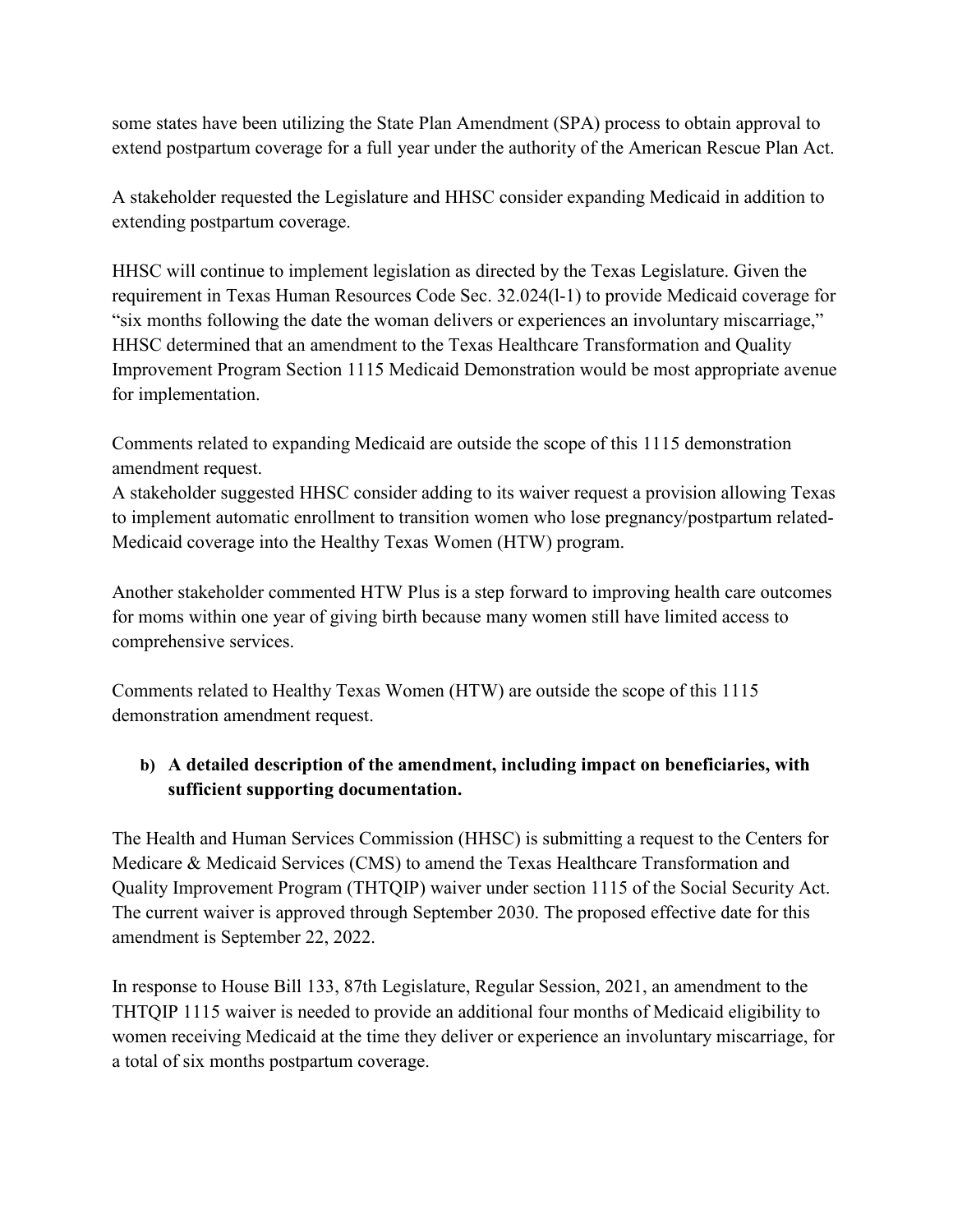This extension of postpartum coverage will have long-term benefits of improving continuity of care across a woman's life cycle, increasing access to preventive health care, and positively affecting postpartum health outcomes and the outcomes of future pregnancies. This is consistent with the 1115 demonstration waiver goals of expanding risk-based managed care to new populations and services and improving outcomes.

Currently, pregnant women who are determined eligible for Medicaid are considered eligible until the end of the month in which their 60-day postpartum period ends. This waiver will not create a new eligibility category but will extend eligibility for certain pregnant women for an additional four months beyond the federally required postpartum period. This additional four months of eligibility will be provided to all women whose pregnancies end in a delivery or an involuntary miscarriage through the last day of the month in which the six-month postpartum period ends. If a woman's pregnancy does not end in a delivery or an involuntary miscarriage, the woman will receive the postpartum coverage required by 42 CFR § 435.170(b) and (c).

# List of Proposed Waivers and Expenditure Authorities

Below is a list of proposed waivers necessary to implement this amendment.

**§ 1905(n) of the Social Security Act (Act) and 42 CFR § 435.4** to the extent necessary to allow the state to redefine "qualified pregnant woman or child" in the Act and "pregnant woman" in the CFR to change the postpartum period from 60 days to six months following delivery or involuntary miscarriage.

**42 CFR § 440.210(a)(3)** to the extent necessary to change the postpartum period from 60 days to six months following delivery or involuntary miscarriage.

**§ 1902(e)(5) of the Act and 42 CFR § 435.170(b) and (c)** to the extent necessary to allow the state to provide six months of extended and continuous eligibility following delivery or involuntary miscarriage.

**§ 1902(a)(10)(B) of the Act, 42 CFR § 440.240 and 42 CFR § 440.250(p),** related to comparability of services, to the extent necessary, as determined by CMS, to allow the state to provide the additional four months of eligibility only to women whose pregnancies end in a delivery or involuntary miscarriage.

**42 CFR § 435.916 (a)** to ensure continuity of coverage for newly defined "pregnant woman" until after the extended postpartum period ends**.** With the additional four months of coverage, some women may receive Medicaid coverage for more than 12 months without an eligibility determination.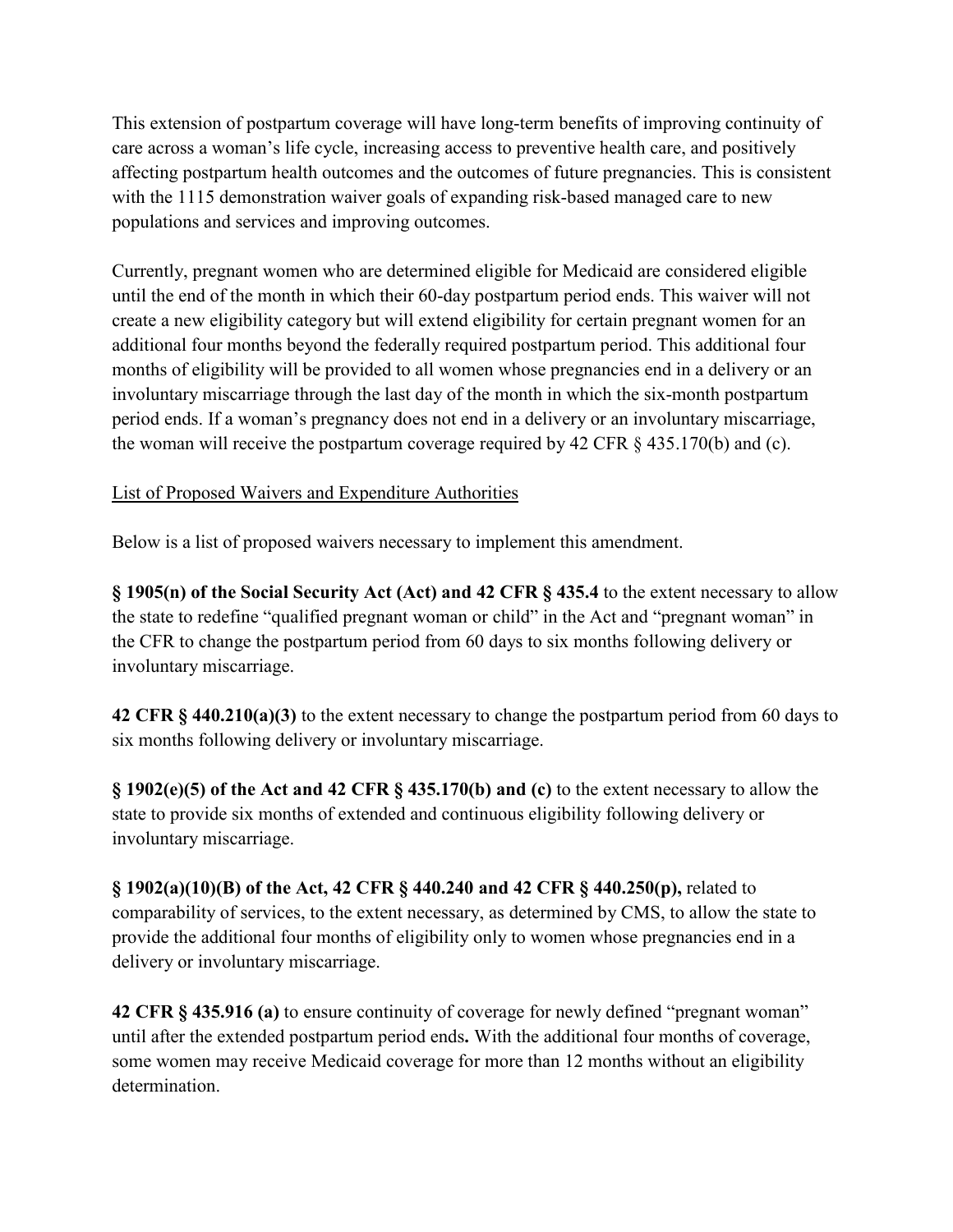HHSC also requests expenditure authority for women who:

- were eligible for and enrolled in Texas Medicaid while pregnant, with a household income at or below 198% of the FPL at the time of enrollment in such group; and
- delivered or experienced an involuntary miscarriage

for the extended 4-month postpartum period of coverage, which are not otherwise included as expenditures under § 1903 of the Act. These expenditures shall, for the demonstration, be regarded as matchable expenditures under the State's Medicaid Title XIX State Plan.

**c) A data analysis which identifies the specific "with waiver" impact of the proposed amendment on the current budget neutrality agreement. Such analysis must include current total computable "with waiver" and "without waiver" status on both a summary and detailed level through the current approval period using the most recent actual expenditures, as well as summary and detailed projections of the change in the "with waiver" expenditure total as a result of the proposed amendment, which isolates (by Eligibility Group) the impact of the amendment.**

There is not a significant impact to budget neutrality as the result of the additional months of postpartum

coverage for certain pregnant women on Medicaid because state plan benefits for this population are already included in the budget neutrality calculations. The additional months of coverage will add member months to the

budget neutrality model due to a longer length of stay; however, the budget neutrality model considers the same caseload for both with-waiver (WW) and without-waiver (WOW) calculations.

Please see attached BN workbook for estimated impact to WW and WOW BN expenditures.

# **d) An up-to-date CHIP allotment worksheet, if necessary.**

## $N/A$

**e) The state must provide updates to existing demonstration reporting and quality and evaluation plans. This includes a description of how the Evaluation Design and annual progress reports will be modified to incorporate the amendment provisions, as well as the oversight, monitoring and measurement of the provisions.**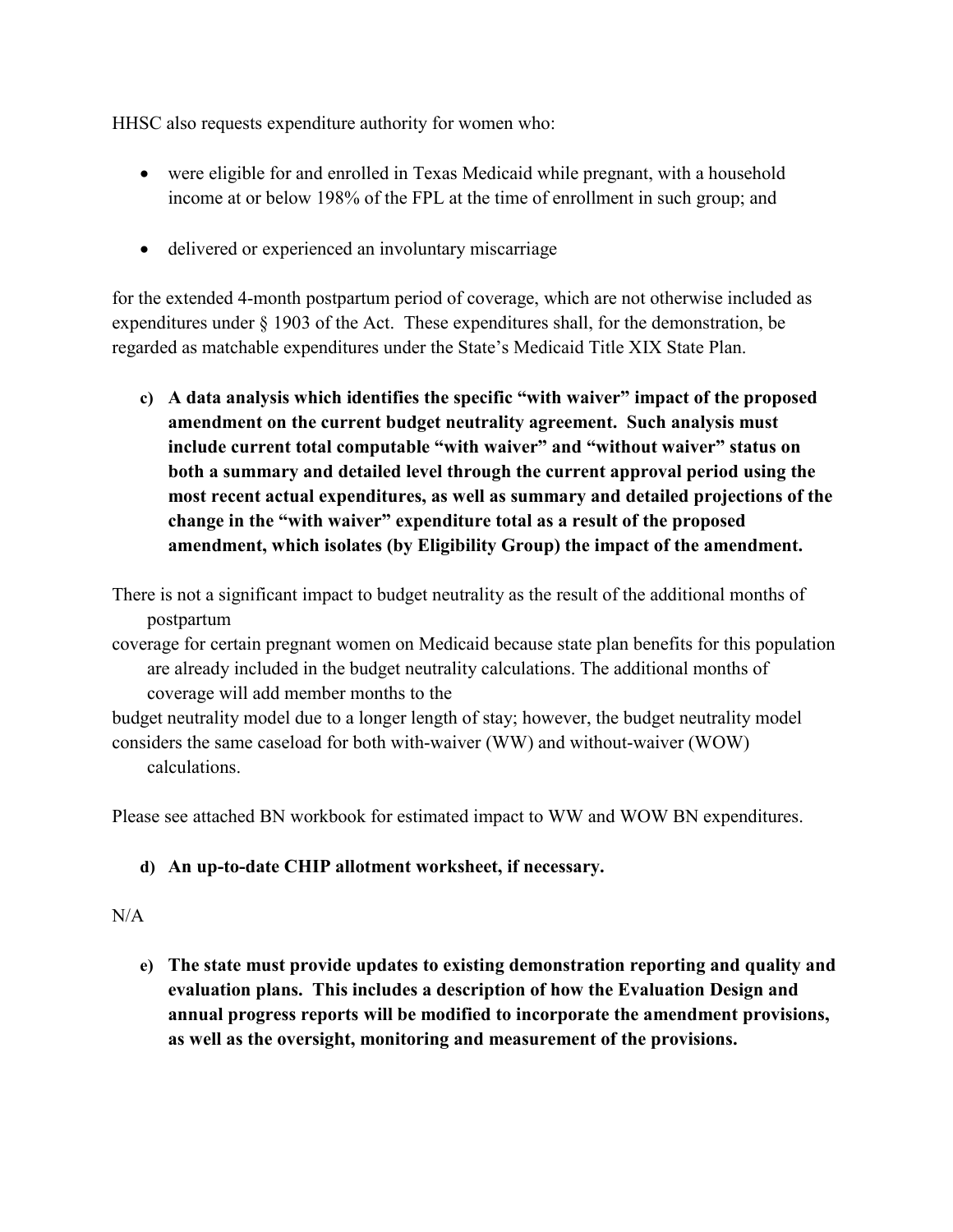## CMS-Approved Evaluation Design for the THTQIP Extension

The THTQIP evaluation design approved by CMS on May 26, 2022, focusing on DYs 10-19, includes nine evaluation questions and 23 hypotheses spanning three evaluation components. HHSC determined not to include any new evaluation questions, hypotheses, or measures on the postpartum coverage extension amendment in the evaluation design; however, the state may consider modifications to the design based on further discussion with CMS. Beneficiaries currently receive Medicaid coverage until the end of the month in which their 60-day postpartum period ends. This amendment extends this coverage for an additional four months for those beneficiaries who experience a delivery or involuntary miscarriage. It is possible the amendment may impact measures under Hypotheses 3.1, 3.2, and 3.3, as well as "With Waiver" and "Without Wavier" measures under Hypothesis 6.1. The amendment also has the potential to impact other STAR-specific measures or subgroups throughout the Medicaid managed care component of the evaluation. HHSC does not anticipate any meaningful impacts beyond the specific measures identified above, but potential impacts to other measures are unknown. Because Hypotheses 3.1, 3.2, and 3.3 only include beneficiaries impacted by the amendment, and measures under Hypothesis 6.1 reflect the Demonstration as a whole, it is not possible to subset these measures by beneficiaries who were and were not impacted by the amendment. However, the state will direct the external evaluator to interpret and present pertinent findings within the context of this amendment as necessary. HHSC is not proposing changes to the evaluation reports, annual progress reports, or oversight, monitoring, and measurement of the provisions outlined in the STCs for the THTQIP Demonstration.

## **Appendix**

The following is the list of additional documents included in this amendment package:

- Texas Register Acknowledgement of Receipt
- Cover Letter to CMS
- Public Notice of Intent (PNI)
- Tribal Letter and each e mail sent to the tribes
- Budget Neutrality Workbook
- Expenditure Authorities Document
- STCs
- Waiver List Document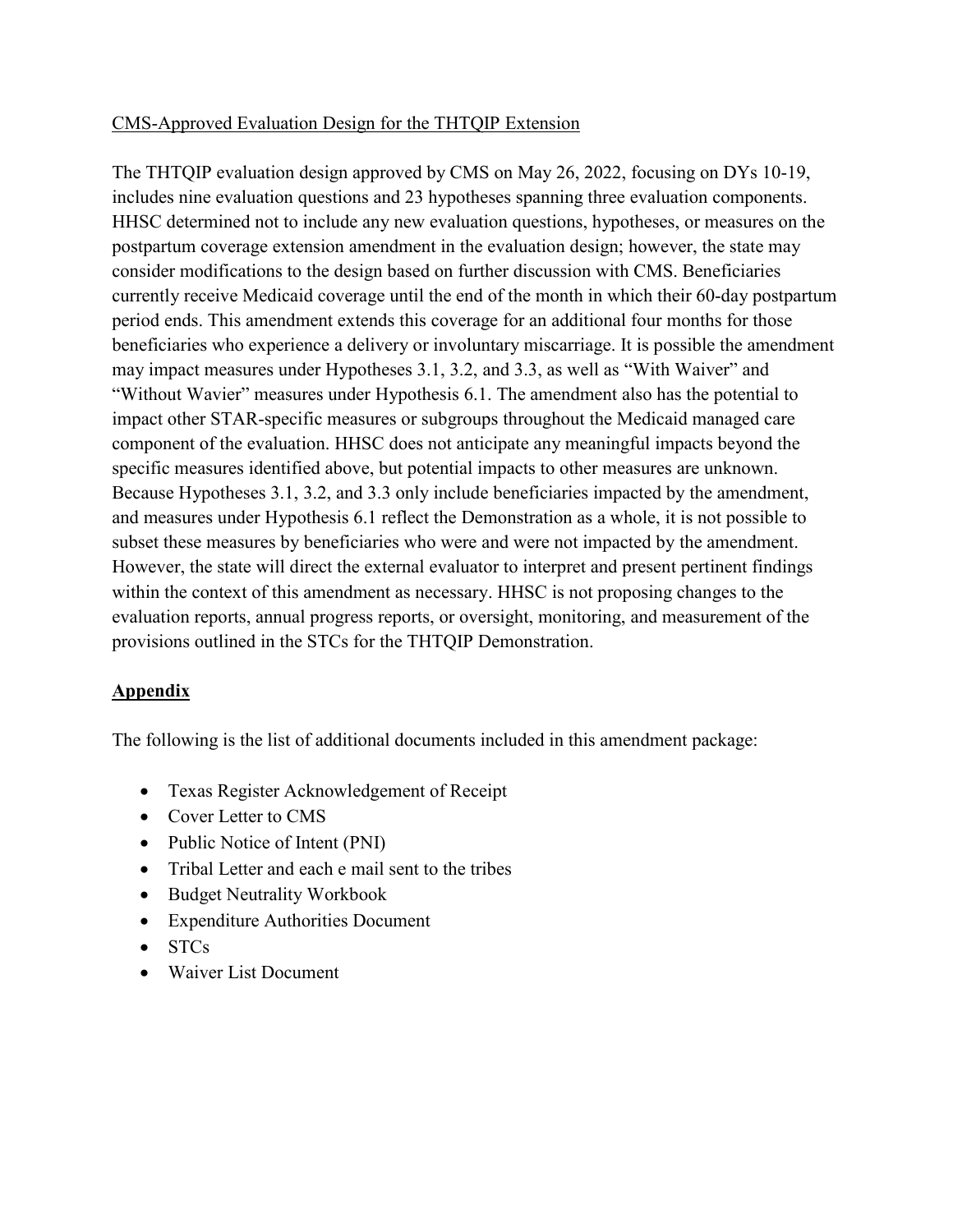# **TEXAS HEALTH AND HUMAN SERVICES COMMISSION**

# **Public Notice**

The Health and Human Services Commission (HHSC) is submitting a request to the Centers for Medicare & Medicaid Services (CMS) to amend the Texas Healthcare Transformation and Quality Improvement Program (THTQIP) waiver under section 1115 of the Social Security Act. The current waiver is approved through September 2030. The proposed effective date for this amendment is September 22, 2022.

In response to House Bill 133, 87th Legislature, Regular Session, 2021, an amendment to the THTQIP 1115 waiver is needed to provide an additional four months of Medicaid eligibility to women receiving Medicaid at the time they deliver or experience an involuntary miscarriage, for a total of six months postpartum coverage.

This extension of postpartum coverage will have long-term benefits of improving continuity of care across a woman's life cycle, increasing access to preventive health care, and positively affecting postpartum health outcomes and the outcomes of future pregnancies. This is consistent with the 1115 demonstration waiver goals of expanding risk-based managed care to new populations and services and improving outcomes.

# *Proposed Changes*

Currently, pregnant women who are determined eligible for Medicaid are considered eligible until the end of the month in which their 60-day postpartum period ends. This waiver will not create a new eligibility category but will extend eligibility for pregnant women for an additional four months beyond the federally required postpartum period. This additional four months of eligibility will be provided to all women whose pregnancies end in a delivery or an involuntary miscarriage through the last day of the month in which the six-month postpartum period ends. If a woman's pregnancy does not end in a delivery or an involuntary miscarriage, the woman will receive the postpartum coverage required by 42 CFR § 435.170(b) and (c).

# *Requested Waivers*

HHSC is requesting to waive  $\S$  1905(n) of the Social Security Act (Act) and 42 CFR  $\S$  435.4 to the extent necessary to allow the state to redefine "qualified pregnant woman or child" in the Act and "pregnant woman" in the CFR to change the postpartum period from 60 days to six months following delivery or involuntary miscarriage.

HHSC is requesting to waive 42 CFR § 440.210(a)(3) to the extent necessary to change the postpartum period from 60 days to six months following delivery or involuntary miscarriage.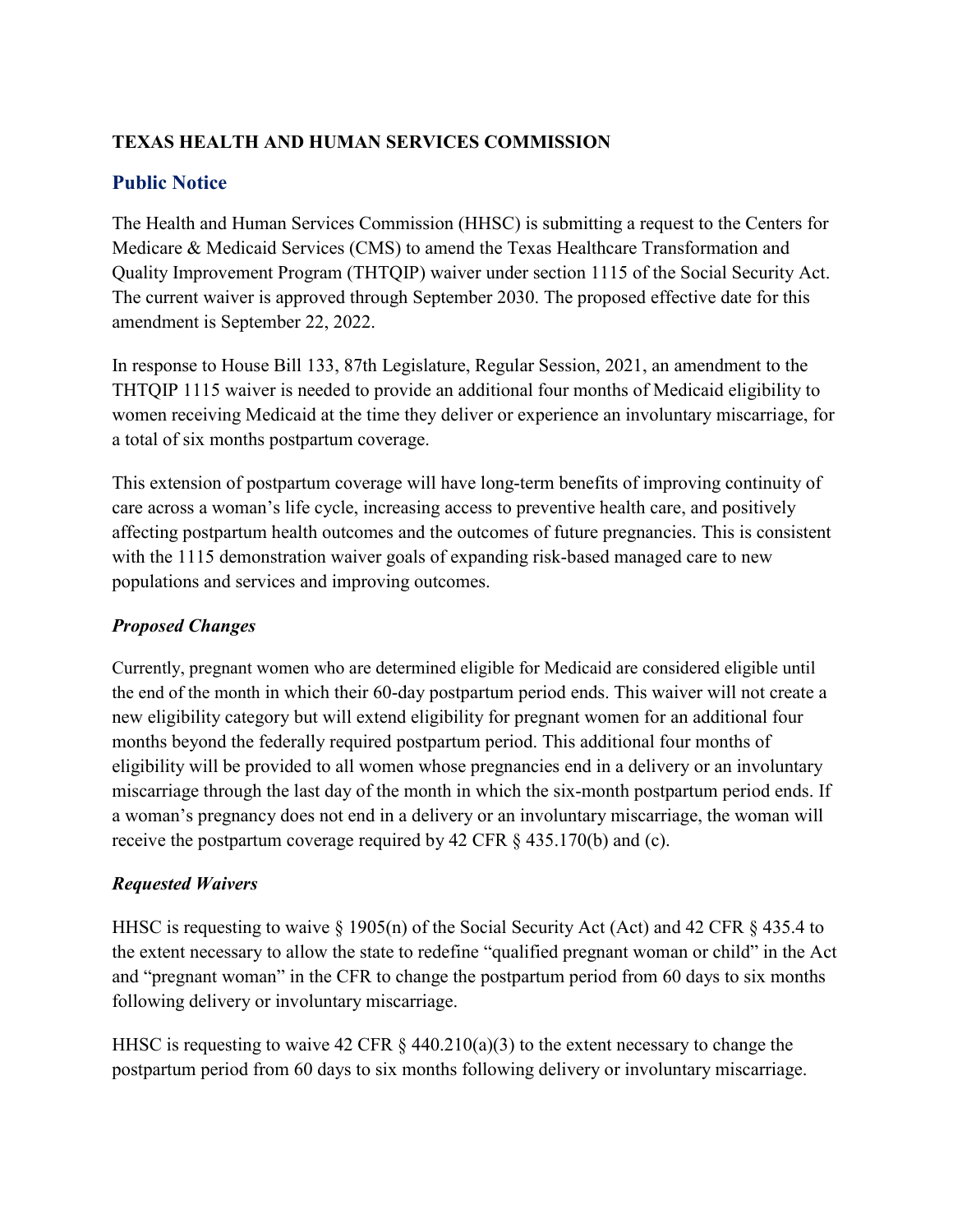HHSC is requesting to waive § 1902(e)(5) of the Act and 42 CFR § 435.170(b) and (c) to the extent necessary to allow the state to provide six months of extended and continuous eligibility following delivery or involuntary miscarriage.

HHSC is requesting to waive  $\S$  1902(a)(10)(B) of the Act, 42 CFR  $\S$  440.240 and 42 CFR  $\S$ 440.250(p), related to comparability of services, to the extent necessary, as determined by CMS, allow the state to provide the additional four months of eligibility only to women whose pregnancies end in delivery or involuntary miscarriage.

HHSC is requesting to waive the requirement to conduct a redetermination of eligibility once every 12 months, as required by 42 CFR § 435.916 (a). With the additional four months of coverage, some women may receive Medicaid coverage for more than 12 months without an eligibility determination.

# *Financial Analysis*

There is minimal impact to budget neutrality due to additional months of postpartum coverage for pregnant women on Medicaid, as this population is already included with existing state plan benefits. The additional months of coverage will add member months to the budget neutrality model due to a longer length of stay, however the budget neutrality model uses the same caseload for both the with-waiver and without-waiver calculations.

## *Evaluation Design*

The CMS-approved 1115 evaluation design focusing on demonstration years 7-11 culminates in a Draft Evaluation Report due March 31, 2024, as required by Special Term and Condition (STC) 86. The amendment may influence evaluation measures on overall Demonstration costs, but potential impacts will be negligible. As a result, the overall evaluation findings will not be meaningfully impacted by the amendment.

HHSC decided not to include any evaluation questions, hypotheses, or measures on the postpartum coverage extension amendment in the revised 1115 evaluation design focusing on demonstration years 10-19, as required by STC 82. However, the state will direct the external evaluator to interpret and present pertinent findings within the context of this amendment as necessary.

## *Enrollment, Cost Sharing, and Service Delivery*

Monthly enrollment for Medicaid for Pregnant Women will increase because women will remain eligible for an additional four months. Prior to the public health emergency, the average monthly enrollment for women determined eligible for Medicaid for Pregnant Women was 137,493 (March 2019 – February 2020). This amendment will not impose beneficiary cost sharing.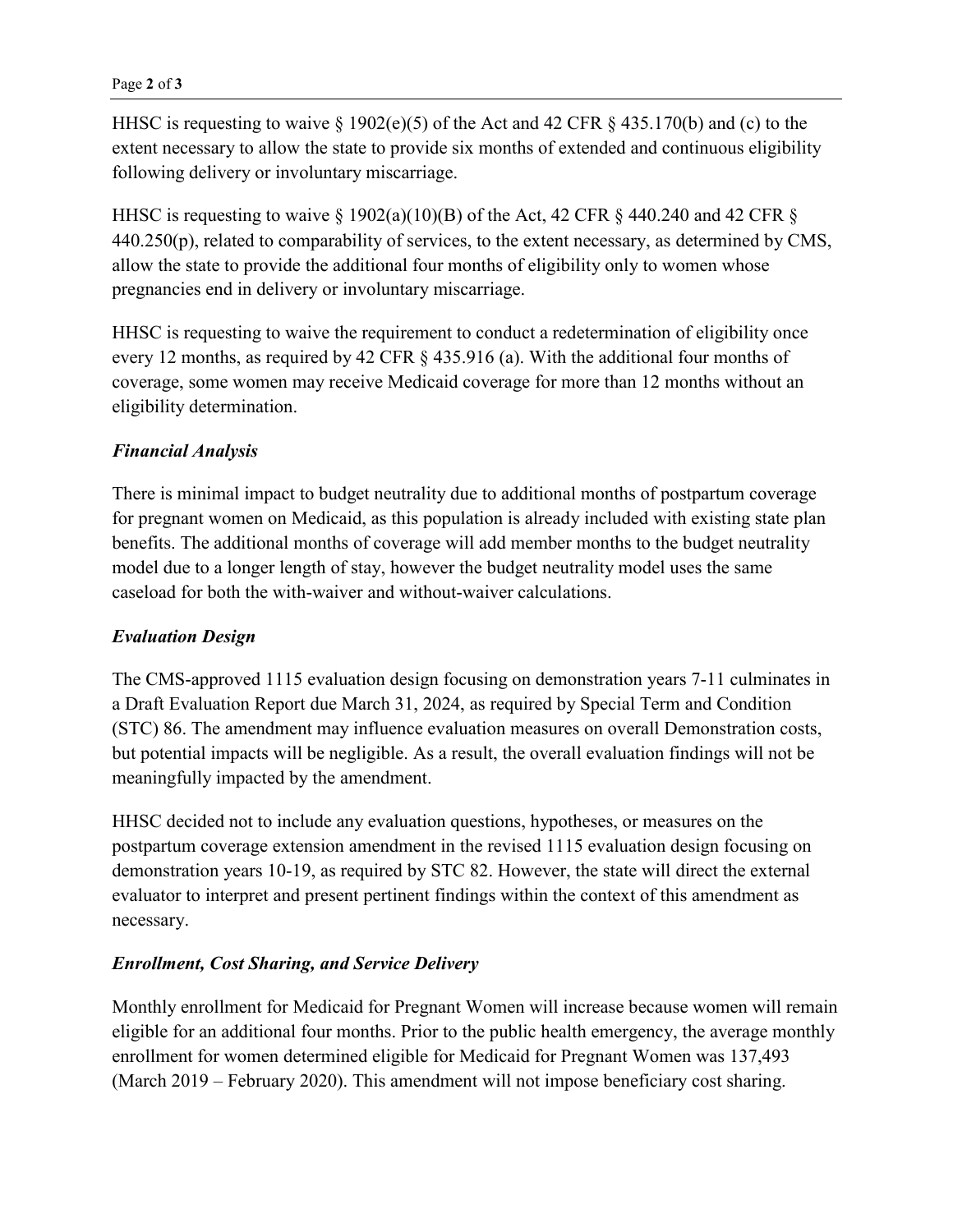An individual may obtain a free copy of the proposed waiver amendment, ask questions, obtain additional information, or submit comments regarding this amendment by May 9, 2022, by contacting Basundhara RayChaudhuri by U.S. mail, telephone, fax, or email. The addresses are as follows:

# **U.S. Mail**

Texas Health and Human Services Commission Attention: Basundhara RayChaudhuri, Waiver Coordinator, Federal Coordination, Rules and Committees 701 W. 51<sup>st</sup> Street Mail Code: H310 Austin, Texas 78751

**Email:** 

TX Medicaid Waivers@hhs.texas.gov

**Telephone** (512) 438-4321

**Fax** 512-323-1905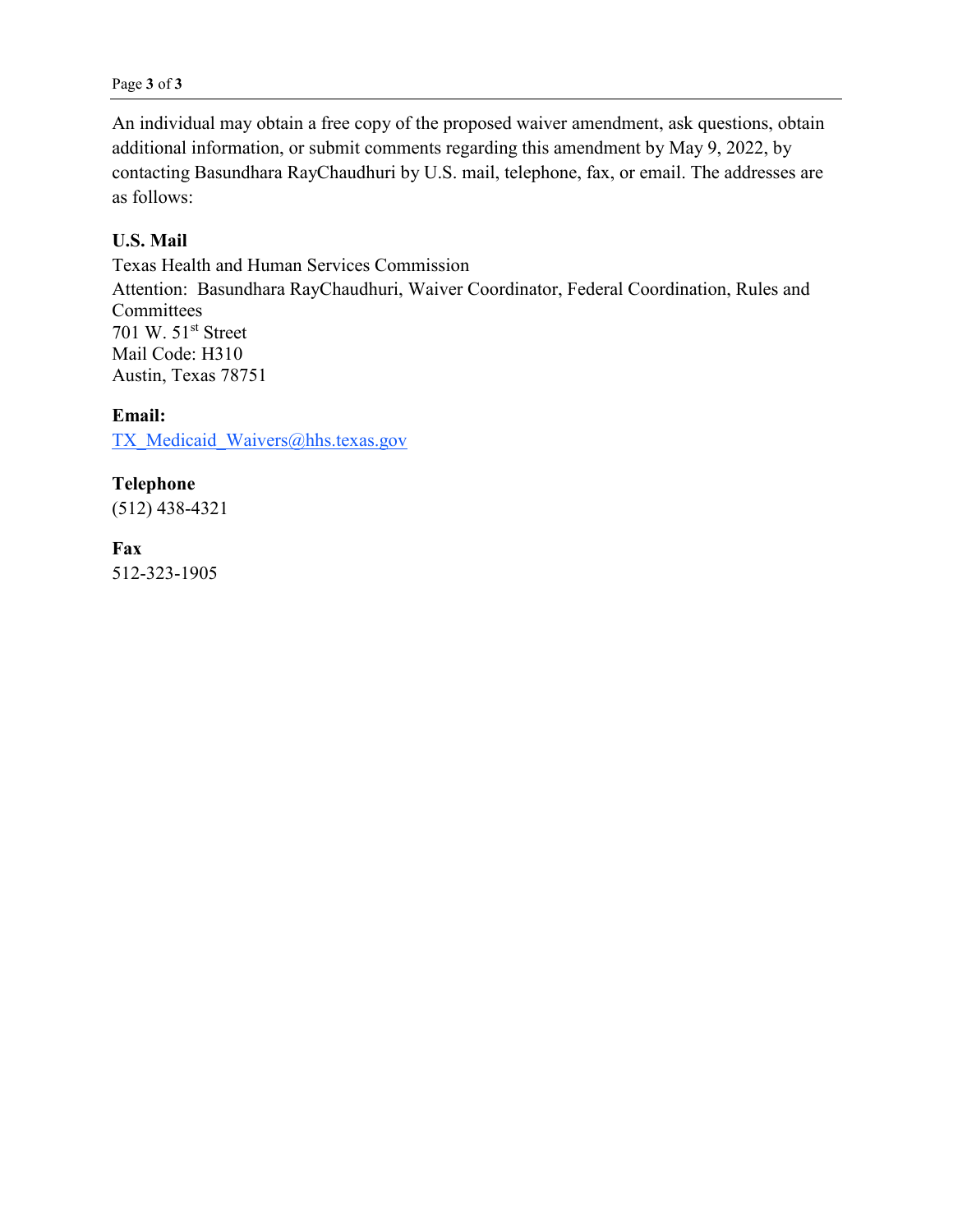



**Cecile Erwin Young Executive Commissioner** 

April 5, 2022

Myra Sylestine Health Director Alabama-Coushatta Tribe of Texas 571 State Park Road, #56 Livingston, Texas 77351

Dear Ms. Sylestine:

The purpose of this letter is to notify members of Alabama-Coushatta Tribe of Texas that the Health and Human Services Commission (HHSC) is submitting a request to the Centers for Medicare & Medicaid Services (CMS) to amend the Texas Healthcare Transformation and Quality Improvement Program (THTQIP) waiver under section 1115 of the Social Security Act. The current waiver is approved through September 2030. The proposed effective date for this amendment is September 22, 2022.

In response to House Bill 133, 87th Legislature, Regular Session, 2021, an amendment to the THTQIP 1115 waiver is needed to provide an additional four months of Medicaid eligibility to women receiving Medicaid at the time they deliver or experience an involuntary miscarriage, for a total of six months postpartum coverage.

This extension of postpartum coverage will have long-term benefits of improving continuity of care across a woman's life cycle, increasing access to preventive health care, and positively affecting postpartum health outcomes and the outcomes of future pregnancies. This is consistent with the 1115 demonstration waiver goals of expanding risk-based managed care to new populations and services and improving outcomes.

# **Proposed Changes**

Currently, pregnant women who are determined eligible for Medicaid are considered eligible until the end of the month in which their 60-day postpartum period ends. This waiver will not create a new eligibility category but will extend eligibility for pregnant women for an additional four months beyond the federally required postpartum period. This additional four months of eligibility will be provided to all women whose pregnancies end in a delivery or an involuntary miscarriage through the last day of the month in which the six-month postpartum period ends. If a woman's pregnancy does not end in a delivery or an involuntary miscarriage, the woman will receive the postpartum coverage required by 42 CFR § 435.170(b) and (c).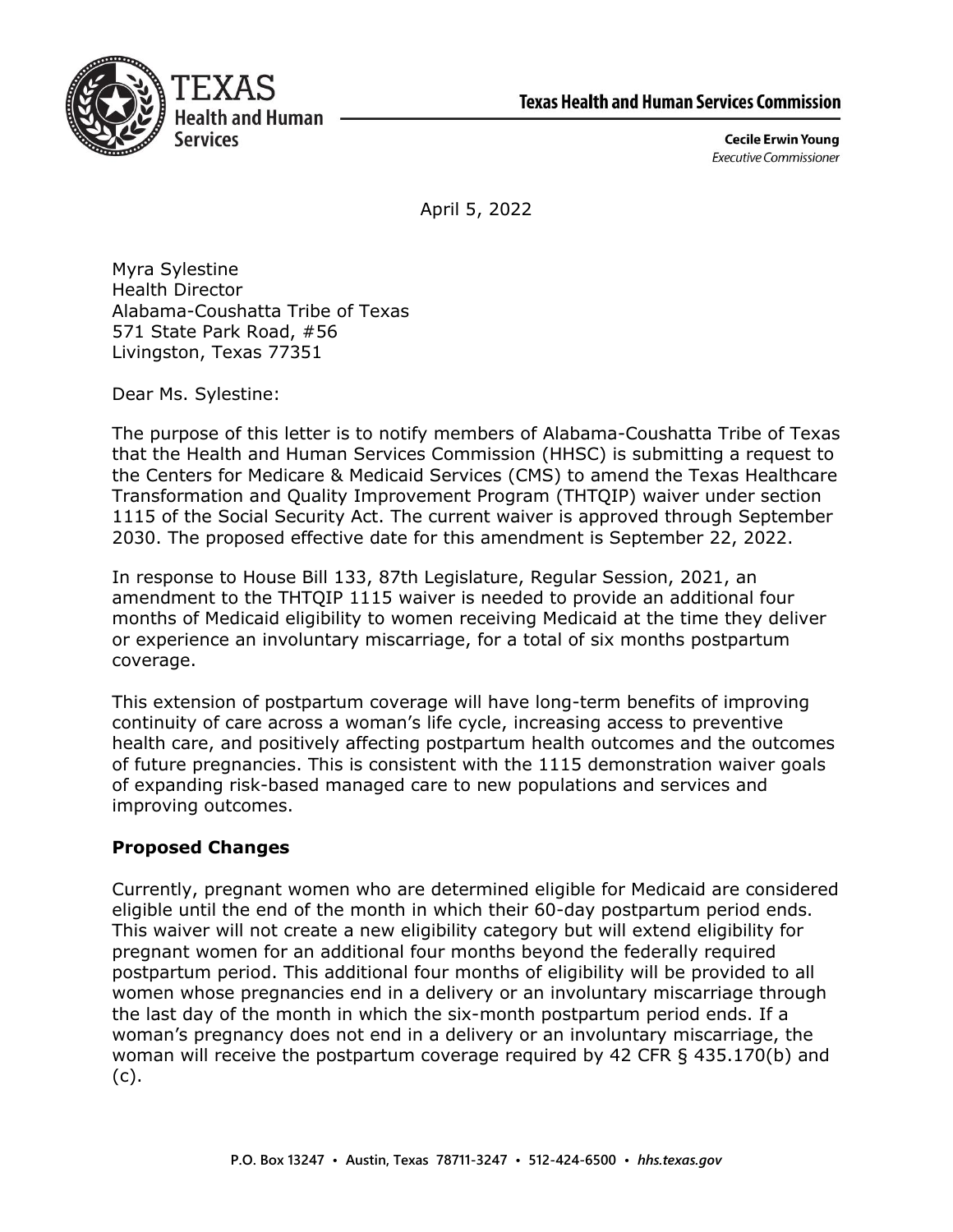Ms. Sylestine April 5, 2022 Page 2

### **Requested Waivers**

HHSC is requesting to waive § 1905(n) of the Social Security Act (Act) and 42 CFR § 435.4 to the extent necessary to allow the state to redefine "qualified pregnant woman or child" in the Act and "pregnant woman" in the CFR to change the postpartum period from 60 days to six months following delivery or involuntary miscarriage.

HHSC is requesting to waive 42 CFR § 440.210(a)(3) to the extent necessary to change the postpartum period from 60 days to six months following delivery or involuntary miscarriage.

HHSC is requesting to waive  $\S$  1902(e)(5) of the Act and 42 CFR  $\S$  435.170(b) and (c) to the extent necessary to allow the state to provide six months of extended and continuous eligibility following delivery or involuntary miscarriage.

HHSC is requesting to waive § 1902(a)(10)(B) of the Act, 42 CFR § 440.240 and 42 CFR  $\S$  440.250(p), related to comparability of services, to the extent necessary, as determined by CMS, allow the state to provide the additional four months of eligibility only to women whose pregnancies end in delivery or involuntary miscarriage.

HHSC is requesting to waive the requirement to conduct a redetermination of eligibility once every 12 months, as required by 42 CFR § 435.916 (a). With the additional four months of coverage, some women may receive Medicaid coverage for more than 12 months without an eligibility determination.

## **Financial Analysis**

There is minimal impact to budget neutrality due to additional months of postpartum coverage for pregnant women on Medicaid, as this population is already included with existing state plan benefits. The additional months of coverage will add member months to the budget neutrality model due to a longer length of stay, however the budget neutrality model uses the same caseload for both the withwaiver and without-waiver calculations.

#### **Evaluation Design**

The CMS-approved 1115 evaluation design focusing on demonstration years 7-11 culminates in a Draft Evaluation Report due March 31, 2024, as required by Special Term and Condition (STC) 86. The amendment may influence evaluation measures on overall Demonstration costs, but potential impacts will be negligible. As a result,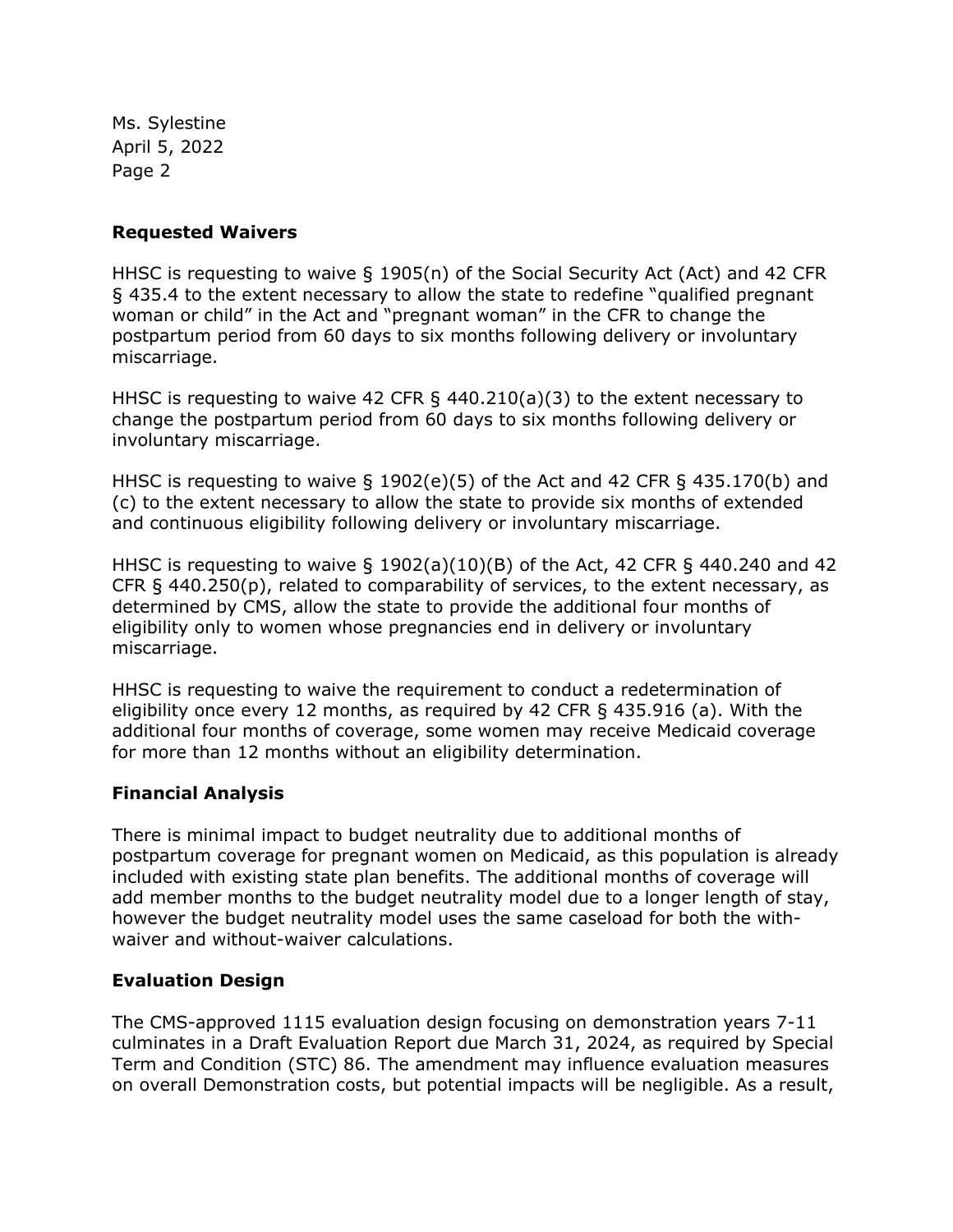Ms. Sylestine April 5, 2022 Page 3

the overall evaluation findings will not be meaningfully impacted by the amendment.

HHSC decided not to include any evaluation questions, hypotheses, or measures on the postpartum coverage extension amendment in the revised 1115 evaluation design focusing on demonstration years 10-19, as required by STC 82. However, the state will direct the external evaluator to interpret and present pertinent findings within the context of this amendment as necessary.

## **Enrollment, Cost Sharing, and Service Delivery**

Monthly enrollment for Medicaid for Pregnant Women will increase because women will remain eligible for an additional four months. Prior to the public health emergency, the average monthly enrollment for women determined eligible for Medicaid for Pregnant Women was 137,493 (March 2019 – February 2020). This amendment will not impose beneficiary cost sharing.

To obtain a free copy of the proposed waiver amendment, ask questions, or request additional information regarding this amendment, please contact Shaneqwea James by May 4, 2022 by phone at (512) 438-2264, by mail at John H. Winters Building, 701 W. 51st Street, East Tower, Fourth Floor, Austin, TX 78751, or by e-mail at TX Medicaid Waivers@hhs.texas.gov

Sincerely,

Kathi Montalbano Director of Federal Coordination, Rules, and Committees Medicaid/CHIP Division, HHSC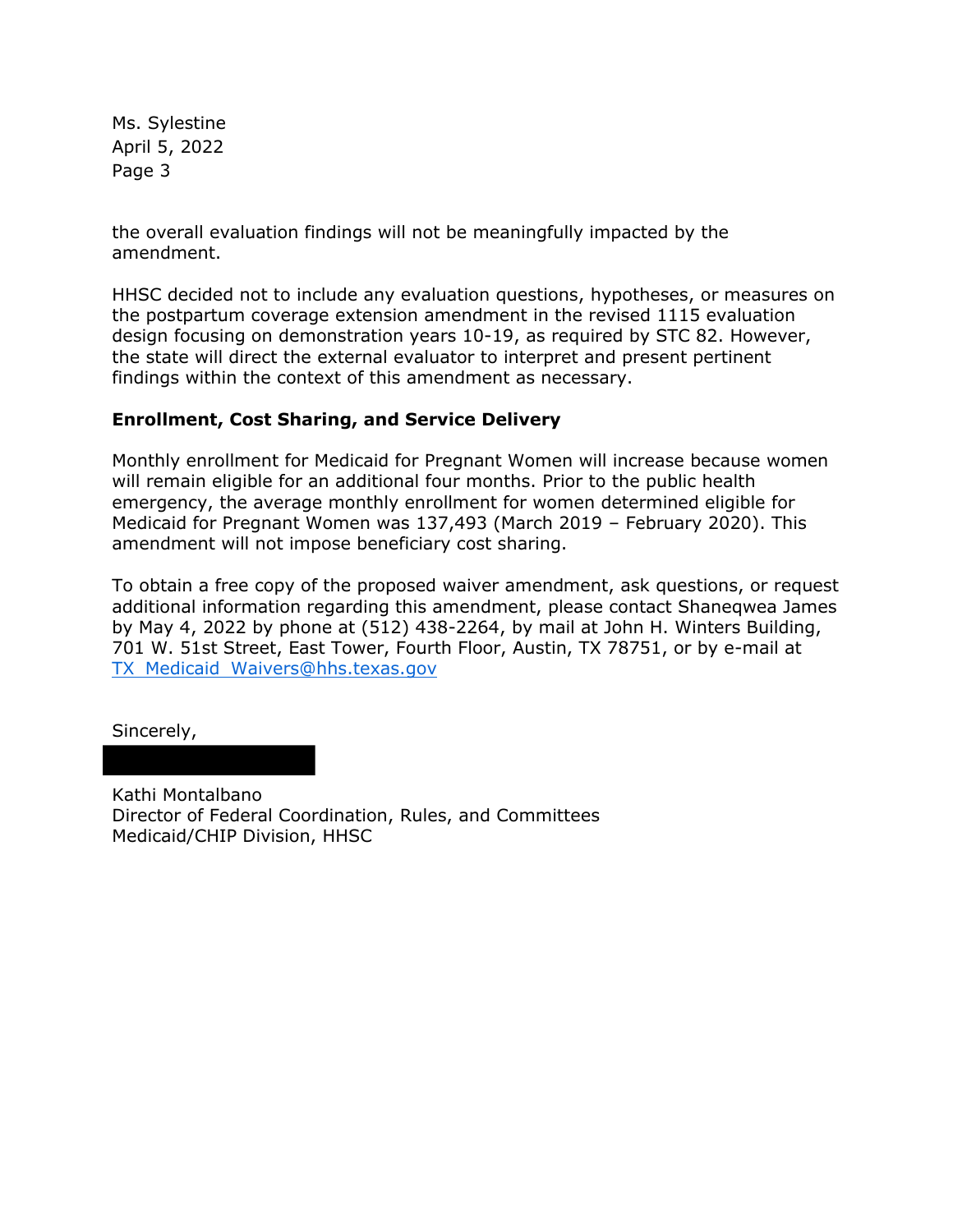| $\mathbf{1}$ | AN ACT                                                              |
|--------------|---------------------------------------------------------------------|
| 2            | relating to the provision of certain benefits under Medicaid and    |
| 3            | the Healthy Texas Women program, including the transition of case   |
| 4            | management for children and pregnant women program services and     |
| 5            | Healthy Texas Women program services to a managed care program.     |
| 6            | BE IT ENACTED BY THE LEGISLATURE OF THE STATE OF TEXAS:             |
| 7            | SECTION 1. Subchapter A, Chapter 533, Government Code, is           |
| 8            | amended by adding Section 533.002555 to read as follows:            |
| 9            | Sec. 533.002555. TRANSITION OF CASE MANAGEMENT FOR CHILDREN         |
| 10           | AND PREGNANT WOMEN PROGRAM RECIPIENTS TO MANAGED CARE PROGRAM. (a)  |
| 11           | In this section, "children and pregnant women program" means the    |
| 12           | benefits program provided under Medicaid and administered by the    |
| 13           | Department of State Health Services that provides case management   |
| 14           | services to children who have a health condition or health risk and |
| 15           | pregnant women who have a high-risk condition.                      |
| 16           | The commission shall transition to a Medicaid managed<br>(b)        |
| 17           | care model all case management services provided to recipients      |
| 18           | under the children and pregnant women program. In transitioning     |
|              | 19 services under this section, the commission shall ensure<br>a    |
| 20           | recipient is provided case management services through the managed  |
| 21           | care plan in which the recipient is enrolled.                       |
| 22           | implementing this section, the commission shall<br>(c)<br>In        |
| 23           | ensure:                                                             |
| 24           | (1)<br>seamless transition in<br>for<br>case<br>management<br>a     |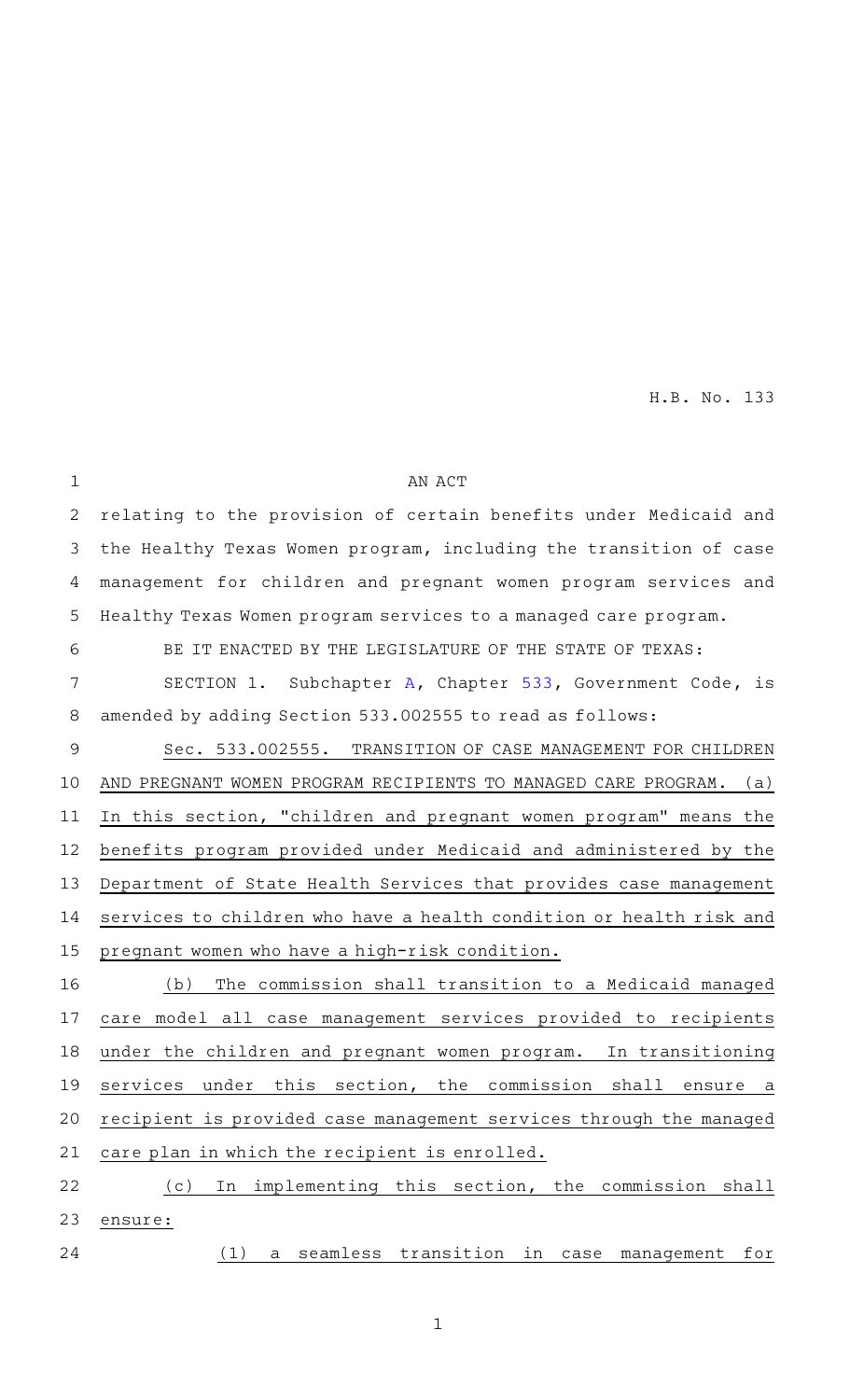#### recipients receiving benefits under the children and pregnant women program; and 1 2

#### (2) case management services provided under the program are not interrupted. 3 4

SECTION 2. Subchapter  $F$ , Chapter [32,](http://www.statutes.legis.state.tx.us/GetStatute.aspx?Code=HS&Value=32&Date=5/30/2021) Health and Safety Code, is amended by amending Section [32.152](http://www.statutes.legis.state.tx.us/GetStatute.aspx?Code=HS&Value=32.152&Date=5/30/2021) and adding Sections 32.156 and 32.157 to read as follows: 5 6 7

Sec. 32.152. [ASSESSING] PROVISION OF HEALTHY TEXAS WOMEN PROGRAM SERVICES THROUGH MANAGED CARE. (a) The commission shall contract [assess: 8 9 10

 $[4]$  the feasibility and cost-effectiveness of contracting] with Medicaid managed care organizations to provide Healthy Texas Women program services [ through managed care in one or more health care service regions in this state if the Healthy Texas Women Section 1115 Demonstration Waiver is approved; and 11 12 13 14 15

 $[42)$  the potential impact of that delivery model on ng services under the program]. 16 17

(b) In implementing this section, the commission shall: 18

(1) consult with the state Medicaid managed care advisory committee before contracting with Medicaid managed care organizations to provide Healthy Texas Women program services under this section; 19 20 21 22

(2) identify barriers that prevent women from obtaining Healthy Texas Women program services and seek opportunities to mitigate those barriers; and 23 24 25

(3) designate Healthy Texas Women program service providers as significant traditional providers until at least the 26 27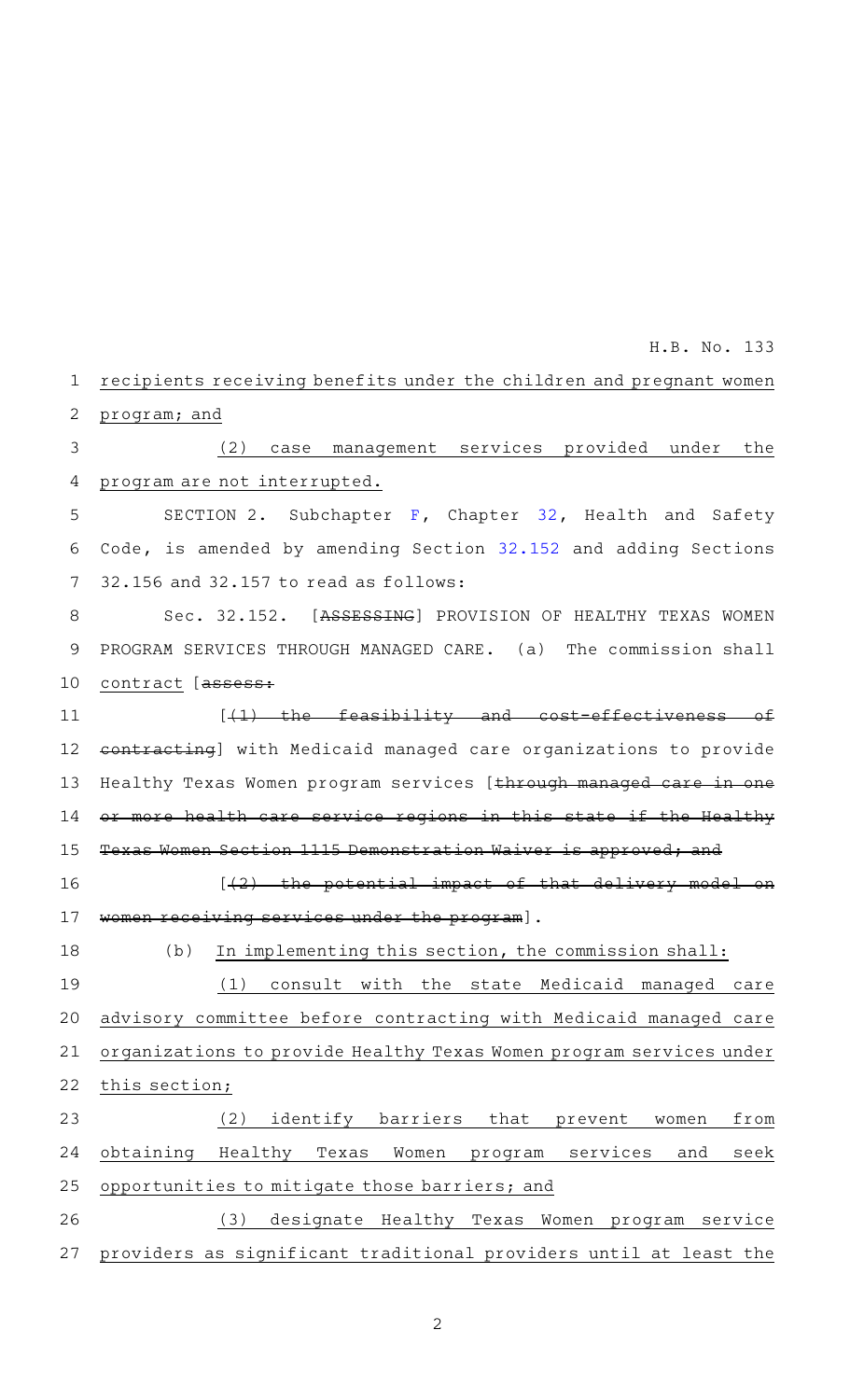third anniversary of the date the commission initially contracts with Medicaid managed care organizations to provide program services. [This section expires September 1, 2021.] Sec. 32.156. INFORMATION ABOUT AVAILABILITY OF SUBSIDIZED HEALTH INSURANCE COVERAGE. (a) The commission and each managed care organization participating in the Healthy Texas Women program shall provide a written notice containing information about eligibility requirements for and enrollment in a health benefit plan for which an enrollee receives a premium subsidy under the Patient Protection and Affordable Care Act (Pub. L. No. 111-148), based on family income, to a woman who: (1) is enrolled in the Healthy Texas Women program; and  $(2)$  has a household income that is more than 100 percent but not more than 200 percent of the federal poverty level.  $(b)$  The commission, in consultation with the Texas Department of Insurance, shall develop the form and content of the notice required under this section. The notice must include: (1) the latest information written in clear and easily understood language on available options for obtaining a subsidized health benefit plan described by Subsection (a); and (2) resources for receiving assistance applying for and enrolling in that health benefit plan. Sec. 32.157. ASSESSING AUTOMATIC ENROLLMENT OF CERTAIN WOMEN IN MANAGED CARE. (a) Not later than January 1, 2023, the commission shall assess the feasibility, cost-effectiveness, and benefits of automatically enrolling in managed care the women who 1 2 3 4 5 6 7 8 9 10 11 12 13 14 15 16 17 18 19 20 21 22 23 24 25 26 27

H.B. No. 133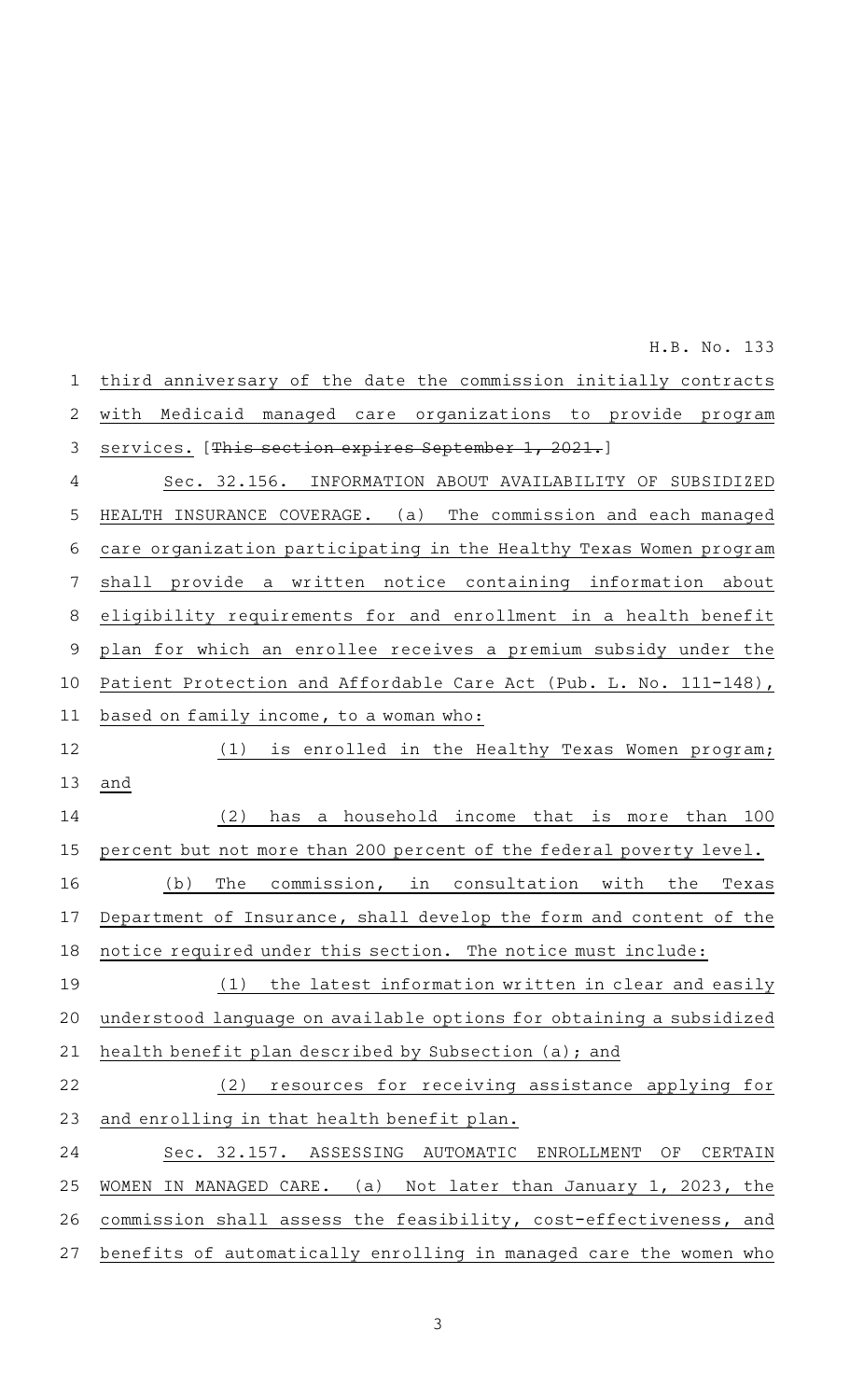| $\mathbf{1}$ | become pregnant while receiving services through the Healthy Texas |
|--------------|--------------------------------------------------------------------|
| 2            | Women program. The assessment must examine whether automatically   |
| 3            | enrolling those women leads to the delivery of prenatal care and   |
| 4            | services earlier in the women's pregnancies.                       |
| 5            | (b) This section expires September 1, 2023.                        |
| 6            | SECTION 3. Section 32.024, Human Resources Code, is amended        |
| 7            | by adding Subsection $(1-1)$ to read as follows:                   |
| 8            | $(1-1)$ The commission shall continue to provide medical           |
| 9            | assistance to a woman who is eligible for medical assistance for   |
| 10           | pregnant women for a period of not less than six months following  |
| 11           | the date the woman delivers or experiences an involuntary          |
| 12           | miscarriage.                                                       |

SECTION 4. As soon as practicable after the effective date of this Act, the executive commissioner of the Health and Human Services Commission shall adopt rules necessary to implement the changes in law made by this Act. 13 14 15 16

SECTION 5. If before implementing any provision of this Act a state agency determines that a waiver or authorization from a federal agency is necessary for implementation of that provision, the agency affected by the provision shall request the waiver or authorization and may delay implementing that provision until the waiver or authorization is granted. 17 18 19 20 21 22

SECTION 6. The Health and Human Services Commission is required to implement a provision of this Act only if the legislature appropriates money specifically for that purpose. If the legislature does not appropriate money specifically for that purpose, the Health and Human Services Commission may, but is not 23 24 25 26 27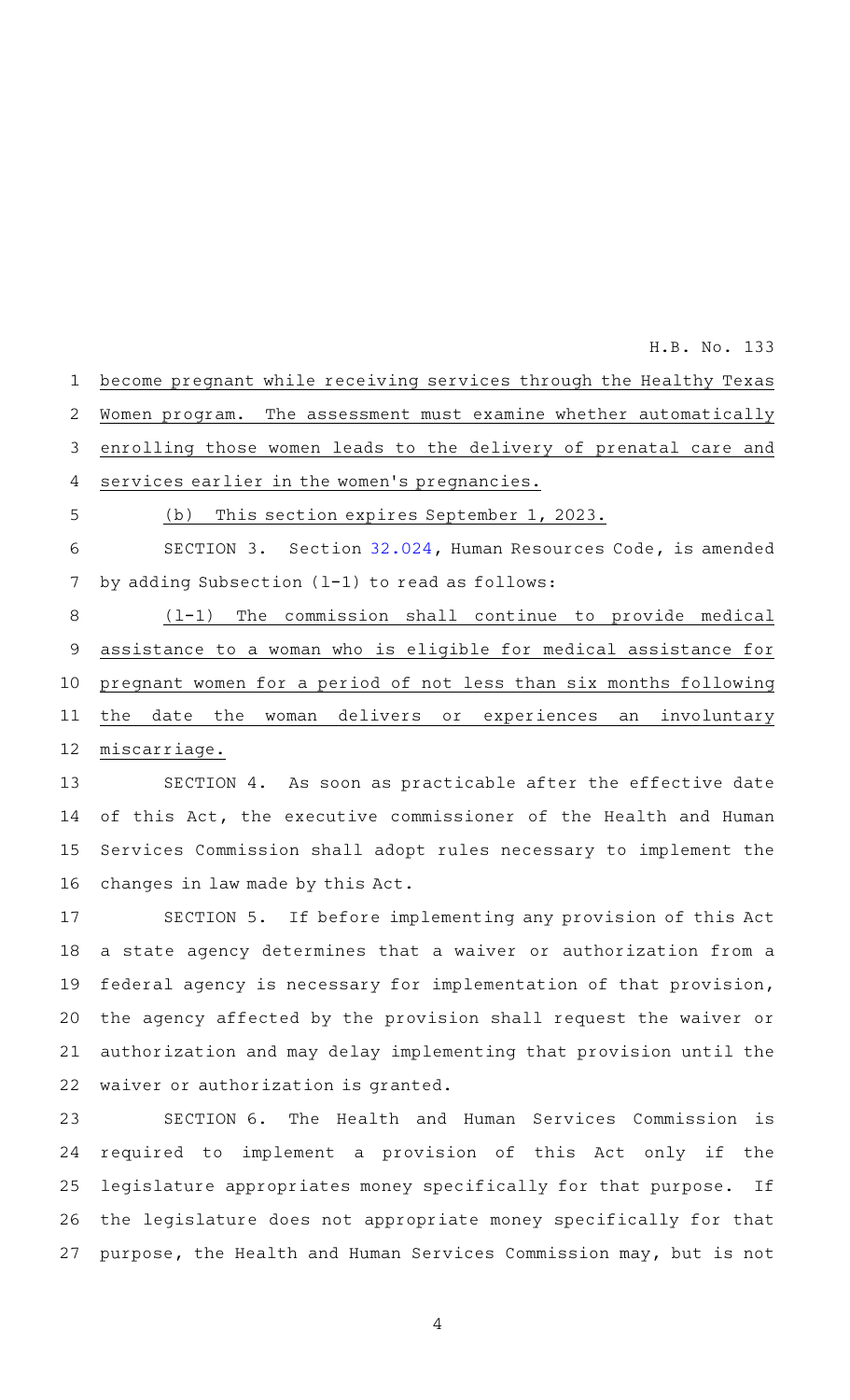1 required to, implement a provision of this Act using other 2 appropriations available for that purpose. H.B. No. 133

SECTION 7. This Act takes effect September 1, 2021. 3